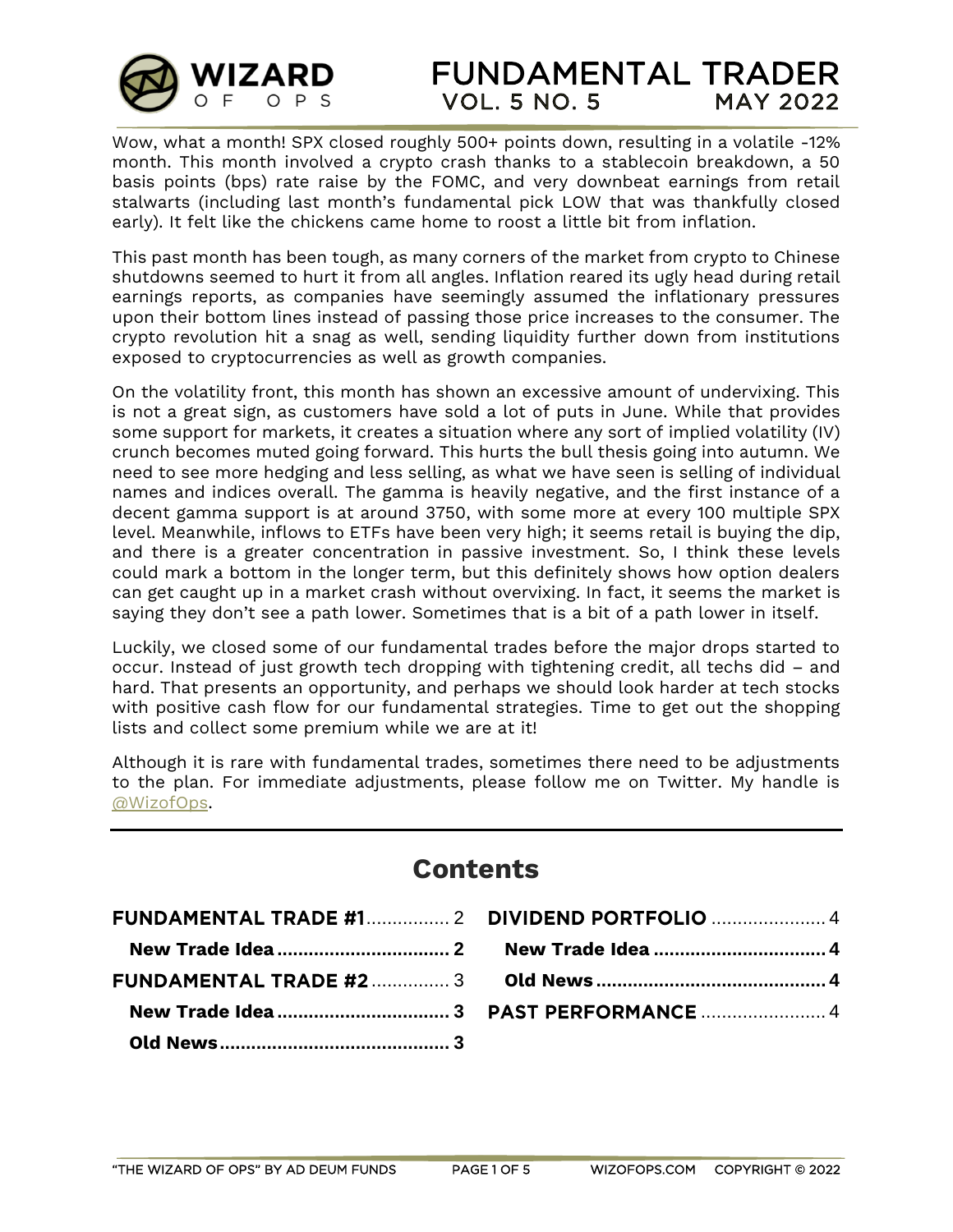

# <span id="page-1-0"></span>**FUNDAMENTAL TRADE #1**



Image Source: [Value Line® Institutional](https://www.valuelinepro.com/)  [Services Website.](https://www.valuelinepro.com/)

**Analyst:** Arnold Bernhard founded Value Line in 1931 after spending several years on Wall Street as an employee of Moody's Investors Service. When the crash of 1929 and subsequent bear market wiped out what little savings his mother had, he determined that the then-current practice of analyzing stocks was woefully inadequate. He set out to develop a set of objective measures that would signal when a stock was overvalued and when it was undervalued – measures that would not yield to emotions. What followed revolutionized the practice of securities analysis and sent Value Line on its path to being one of the nation's largest independent research services as well as a major money management institution.

# <span id="page-1-1"></span>**New Trade Idea**

# **Taiwan Semiconductor (TSM)**

**Value Line Commentary:** Taiwan Semiconductor reported strong results for the fourth quarter of 2021. On point, share net clocked in at \$1.15, which was couple of cents above our estimate and nearly 19% above the previous year's tally. Sales were slightly lower than we anticipated, though they increased about 24% on a year-over-year basis. Smartphone and High-Performance Computing (HPC) accounted for the bulk of the top line during the interim (81%), which was roughly on par with last year (82%). Advanced technologies (seven nanometers and below) comprised about one half of the top line, while 5 nanometer and below (the most advanced technology) accounted for 27% of sales. We believe this is good news for Taiwan, as advanced technologies carry higher margins. We look for these trends to continue over the next two years. Healthy global demand for semiconductors ought to propel Taiwan's bottom line markedly higher in each of the next two years. However, the Russia-Ukraine war is a situation that bears closing monitoring. The longer this conflict lingers the greater the chances that it will impact the broader global economy, particularly given the sanctions levied against Russia. Those concerns aside, we look for Taiwan to continue to benefit from advanced technologies contributing a greater share to top-line growth. Taiwan is the largest chip foundry in the world and can be viewed as a harbinger of industrywide health. Furthermore, its immense size gives it a leg up on the competition, as it provides for economies of scale, which reduces expenses. The company's balance sheet is in good shape with manageable debt and a healthy cash balance. The latter is particularly important as it provides for financial flexibility when times are good and a cushion during more-difficult times. These shares have ample 18-month appreciation potential at their recent valuation. They also offer decent risk-adjusted total return potential over the pull to 2025-2027. A decent dividend helps to sweeten the pot. The company's Financial Strength is top notch, while the stock's Price Stability score is well above the Value Line median.

**Wizard of Ops Commentary:** I have always liked TSM for their **(continued on page 3)** 

**The New Trade:** Sell 1 17Jun22 TSM \$85 put @ \$2.34 credit. *This trade uses \$8,500 in capital.*

**The Plan:** Keep this on through expiration. If TSM is less than \$85, we own TSM at a discount. If TSM closes above \$85, it yields 2.84%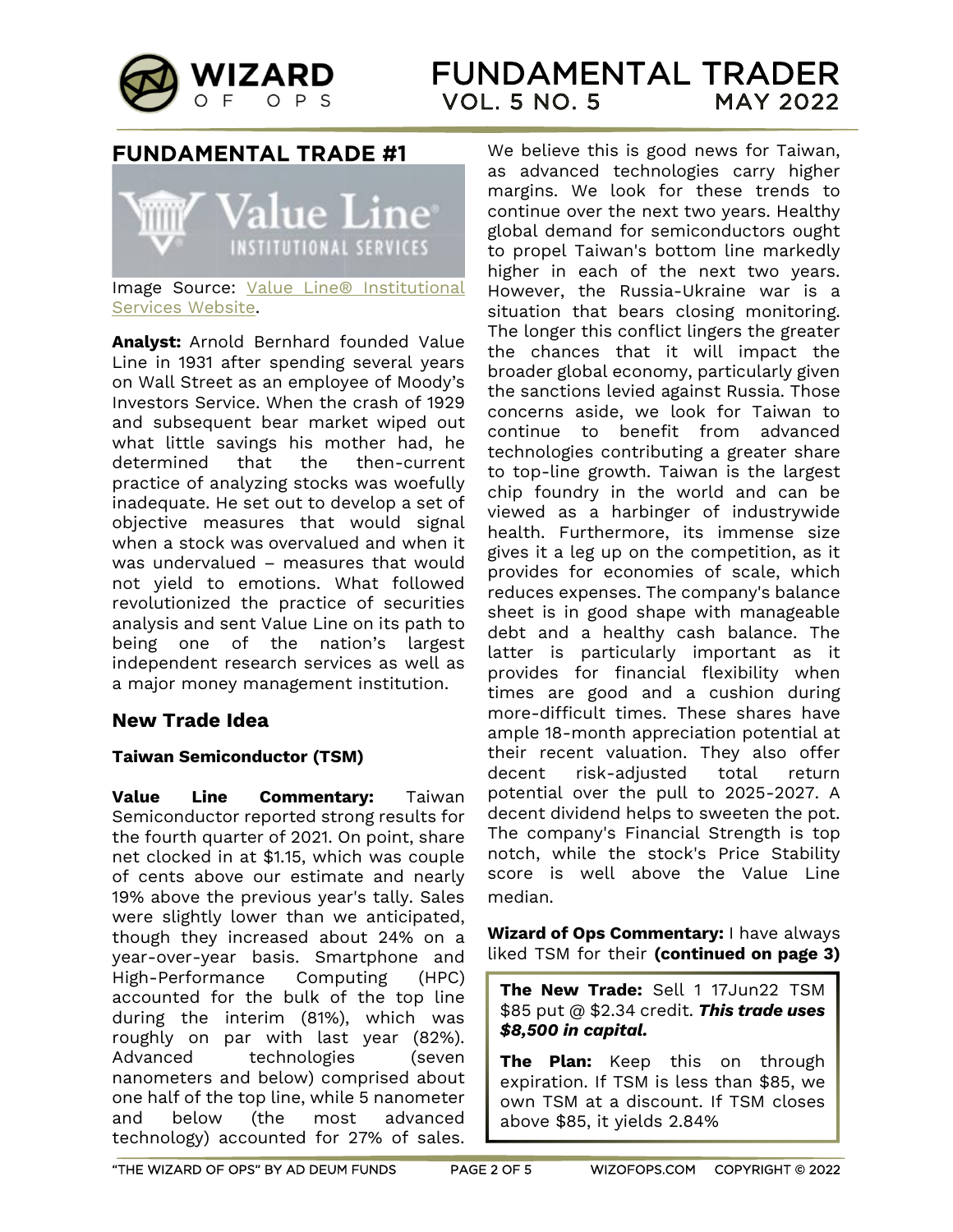

**(Fundamental Trade #1 continued)** grip on the semi-conductor market, but it was always way overpriced. Now it has fallen a decent amount and offers dividends. Supply chain concerns might hinder them

<span id="page-2-0"></span>

Image Source: [Chimera Research Group.](https://www.chimeraresearchgroup.com/)

**Analyst:** David "Dave" Sobek is a disciplined value investor. Using models, research, and fundamental data, Dave devises a value for biotech stocks, buys when significantly undervalued, and sells when significantly overvalued.

# <span id="page-2-1"></span>**New Trade Idea**

#### **Karuna Therapeutics (KRTX)**

**Dave's Commentary:** I like KRTX into their data next quarter. Not sure when during the quarter. I would lean later in the quarter as COVID and the Ukraine war has affected a lot of trials and so I would just be conservative. Most global trials have recruitment sites in Ukraine. Eastern European states pitched themselves to pharma as a cheap option for trials. So war has disrupted a lot of global trials.

**Wizard of Ops Commentary:** That little nugget about Ukraine I thought was compelling. Eastern European countries basically lent themselves out for human scientific experiments for foreign medical companies. It seems like such an odd selling point. Anyway, this name has a lot of IV likely waiting for this approval. So, I'm going to do a vertical just in case data is released and it isn't good, but if the data is delayed as Dave implies, this will return nicely.

#### in the short term, but this is an opportunity to buy the one company with probably the strongest pricing power in the entire economy.

**The New Trade:** Sell 1 17Jun22 KRTX \$85/\$95 put verticals @ \$1.40 credit. *This trade uses \$1,000 in capital.*

**The Plan:** Keep this on through expiration. If KRTX closes above \$95, you receive 14% gain.

#### **Karyopharm Therapeutics (KPTI)**

**Wizard of Ops Commentary:** KPTI sunk with the rest of the market, hitting a low of \$5.10 before rebounding. Biotech stocks tend to get whipped around in times of illiquidity, so it isn't terribly surprising to see it drop. It is just market forces, keep the shares.

**The New Trade:** We own 1000 KPTI shares @ \$5.83. Sell 10 17Jun22 \$7.5 calls @\$.20 credit. *This trade uses \$5,830 in capital.*

**The Plan:** Keep this on through expiration. If KPTI closes above \$7.5, you receive capital gains in addition to the premium.

#### **Galapagos Pharmaceuticals (GLPG)**

**Wizard of Ops Commentary:** There was no real news over the past month, GLPG just got caught up in the market selloff, also alongside the sector. With the IV being so high in this name, the premiums have been helpful overcoming the decline in this stock.

**The New Trade:** We own 200 GLPG shares @ \$56.34. *This trade uses \$11,268 in capital.*

**The Plan:** Keep these shares, sell the \$70 call if GLPG recovers to \$65.

# <span id="page-2-2"></span>**Old News**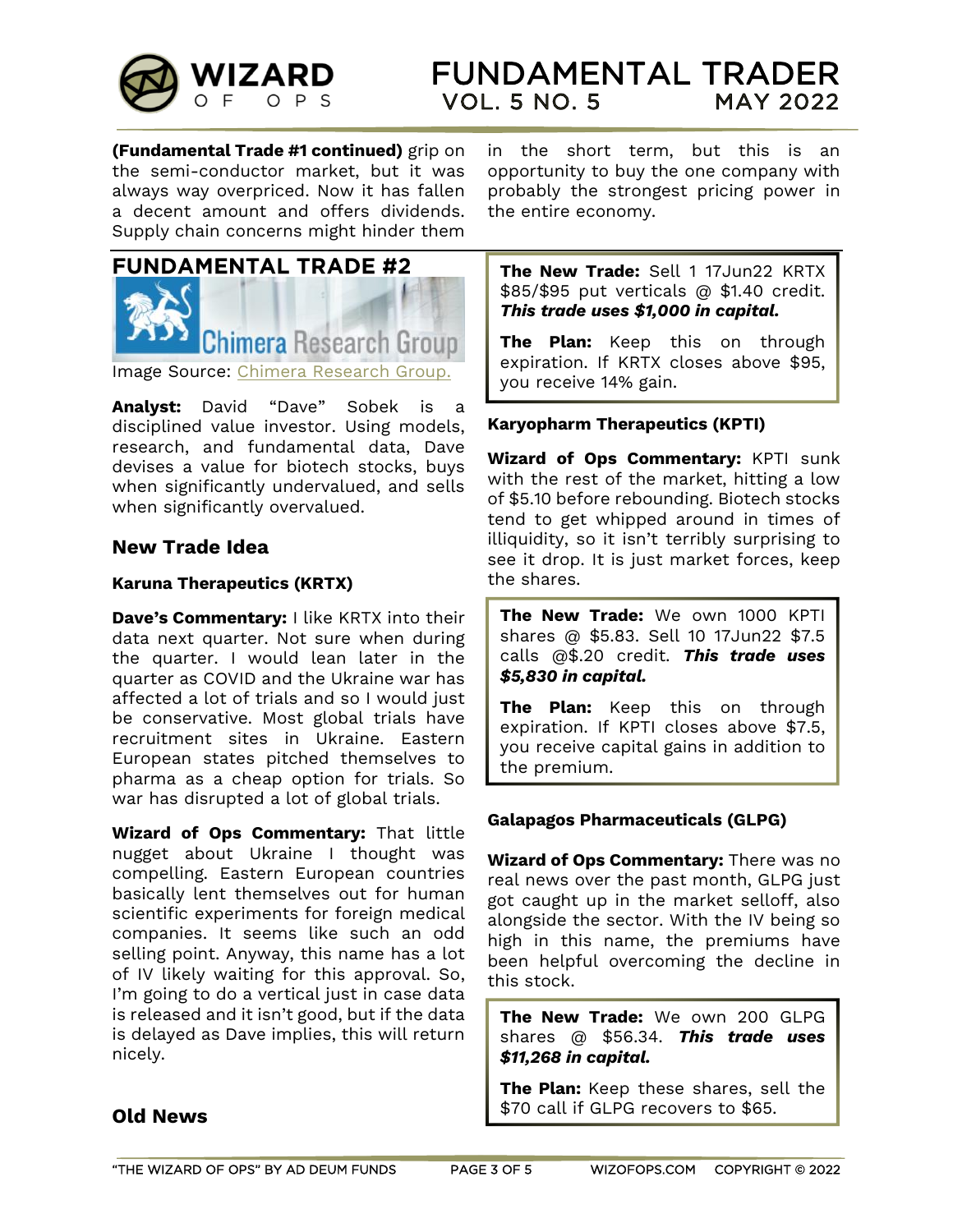

# <span id="page-3-0"></span>**DIVIDEND PORTFOLIO**





Images Sources: <https://www.redbarnfinancial.com/> <https://www.wizofops.com/>

**Analyst:** An internal trade strategy in conjunction with Red Barn Financial, the Dividend portfolio is a safer type of investment strategy, where high dividend stocks are purchased with an option collar to prevent massive drawdowns. The dividend is guaranteed while the option collar prevents excessive capital losses while sacrificing excessive capital gains.

# <span id="page-3-1"></span>**New Trade Idea**

#### **Rio Tinto (RIO)**

**Wizard of Ops Commentary:** Rio Tinto we had for a while before, and now it is time to invest once again. The issue with RIO is that its dividend is semi-annual as opposed to quarterly, so you need to give more leeway on the collar.

RIO has been in the news for all the wrong reasons over the past couple of years. Poor labor relations, indiscriminate digging, and poor sovereign relations have

# <span id="page-3-3"></span>**PAST PERFORMANCE**

plagued them, but they mine raw materials, and that's the kind of company you want in your portfolio during inflationary periods. Their odd option strikes are due to currency changes during dividend issuance.

**The New Trade:** Buy 200 shares of RIO. Buy 2 21Oct22 RIO \$66.88/\$84.38 collar @ \$5.30 debit. *This trade uses \$13,400 in capital.*

**The Plan:** Keep this on through expiration. At expiration, decide whether to apply a collar for next quarter or sell the position.

# <span id="page-3-2"></span>**Old News**

#### **Enterprise Products (EPD)**

**Wizard of Ops Commentary:** EPD literally did not move over the past month. With liquidity being so light, that is a testament to energy names and how much energy inflation is driving the weakness in the overall market. We collected the dividend in May, so it was a nice hold.

**The New Trade:** Hold 400 shares of EPD. Buy 4 16Sep22 EPD \$25/\$28 collar @ \$.28 credit. *This trade uses \$10,700 in capital.*

**The Plan:** Keep this on through expiration. At expiration, decide whether to apply a collar for next quarter or sell the position.

This chart details past performance over a one-year timeframe. For a comprehensive trade list, please send us an email at [info@addeumfunds.com.](mailto:info@addeumfunds.com) Open trades are not included in this chart.

| <b>Fundamental History (Assuming \$50K in each strategy)</b> |                   |                          |                             |                         |  |
|--------------------------------------------------------------|-------------------|--------------------------|-----------------------------|-------------------------|--|
|                                                              | Open Capital (\$) | <b>YTD Gains (\$)</b>    | <b>Portfolio Gains (\$)</b> | <b>Percent Gain (%)</b> |  |
| <b>Multi-Market (Value Line)</b>                             | 8.500             | 5.845                    | 20,682                      | 51.7%                   |  |
| <b>Biotech (Dave Sobek)</b>                                  | 30,000            | 959                      | 18,795                      | 47.0%                   |  |
| <b>Dividend Portfolio</b>                                    | 23,678            | $\overline{\phantom{0}}$ |                             | 0.0%                    |  |
| Total                                                        | 62,178            | 6,803                    | 39,477                      | 49.3%                   |  |